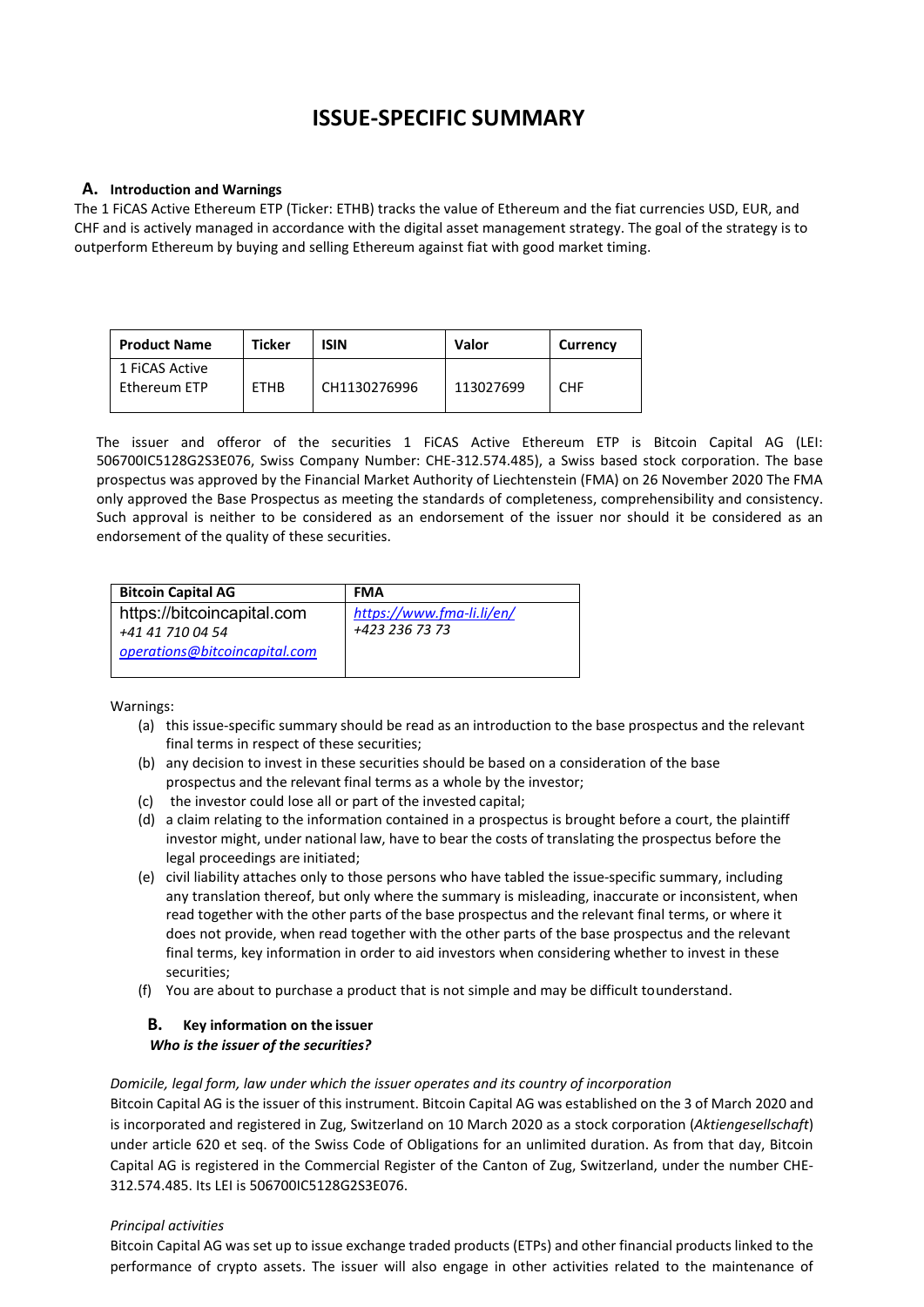exchange traded products and the creation of new financial products.

#### *Major shareholders and control*

The sole shareholder of Bitcoin Capital AG is FICAS AG, the investment management company. Bitcoin Capital AG assumes the role of special purpose vehicle for the issuance of exchange traded products managed by the investment management company..

#### *Identity of key management*

The board of Bitcoin Capital AG consists of: Luca Schenk (Chairman), Marcel Niederberger, Christine Schmid, Ali Mizani Oskui and Mattia Rattaggi

# *Statutory auditor* Grand Thornton AG, Claridenstrasse 35, 8002 Zürich

*What is the key financial information regarding the issuer (Year-to-date as of 10 September 2021)?*

| <b>Income Statement</b>                                             | 2020            |
|---------------------------------------------------------------------|-----------------|
| Operating profit/loss                                               | $-31.716$       |
| Operating activities                                                | 3.069.105       |
| Investing activities                                                | 0               |
| <b>Financing activities</b>                                         | $\Omega$        |
|                                                                     |                 |
| <b>Balance sheet</b>                                                |                 |
| Net financial debt (long term debt plus short term debt minus cash) | $-100.150$      |
| Current ratio (current assets / current liabilities)                | 4<br>43,97      |
| Debt to equity ratio (total liabilities / total shareholder equity) | 0,25            |
| Interest coverage ratio (operating income / interest expense)       | $-55,00$        |
|                                                                     |                 |
| <b>Cash Flow Statement</b>                                          |                 |
| Net Cash Flow from Operating Activities                             | $-31.716$       |
| Net Cash Flows from Investing Activities                            | $\overline{0}$  |
| Net Cash Flow from Financing Activities                             | $\mathbf 0$     |
| <b>Total Net Cash Flow</b>                                          | l.<br>$-31.716$ |

#### *What are the key risks that are specific to the issuer?*

#### *Credit risk*

The Issuer's financial position is affected by a number of factors and depends on capital from outside Investors. Should the Issuer be unable to raise additional funds, there are limited reserves to maintain company operations, which may result in the inability of the Issuer to continue as a going concern. An Investor's possibility to obtain payment in accordance with the applicable ETP Documentation is dependent on the Issuer's ability to meet its payment obligations. Moreover, irrespective of the collateralization, the creditworthiness of the Issuer may affect the market value of any ETP and, in the event of a default, insolvency or bankruptcy, Investors may not receive the amount owed to them under the General Terms and Conditions.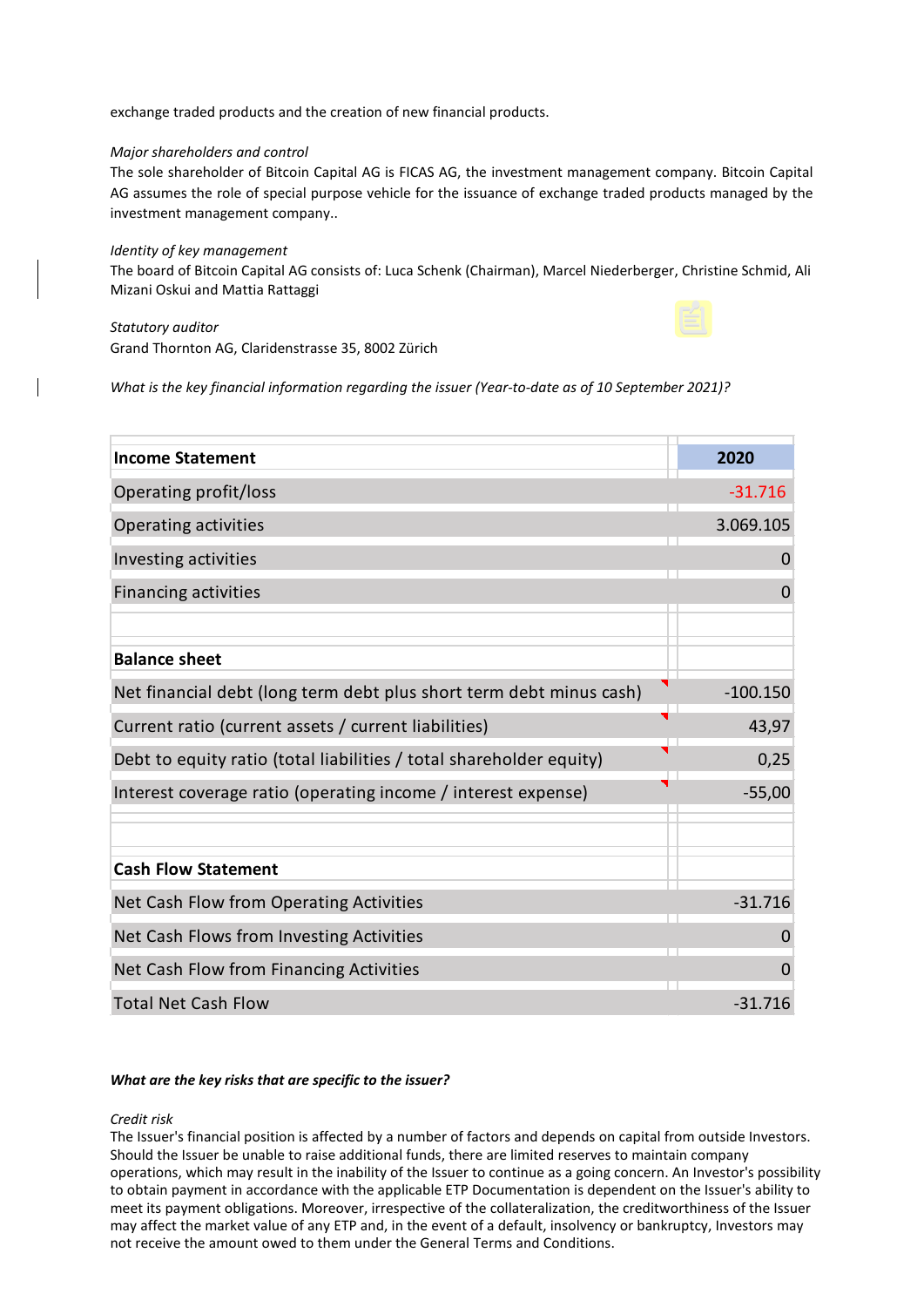#### *Counterparty risk*

The Issuer will be exposed to the credit risk of a number of counterparties with whom the Issuer transacts, including, but not limited to, the Custodian, the Administrator, Wallet Provider(s), Paying Agents, Market Makers, Authorised Participants, Exchanges. Consequently, the Issuer is exposed to risks, including credit risk, reputational risk and settlement risk, arising from the failure of any of its counterparties to fulfil their respective obligations, which, if any such risks occur, may have a material adverse effect on the Issuer's financial position and business.

#### *Risks related to the short business history and limited business objective of the Issuer*

The business of the Issuer is the issuance of ETPs replicating an actively managed Digital Asset Management Strategy relating to Digital Assets in the form of payment tokens. As a special purpose vehicle, the Issuer will incur costs to get the ETPs admitted to trading and for maintenance of the ETPs. There is a risk that the Issuer will not be successful in its issue of ETPs, that the Issuer will not make profits, despite this being the Issuer's aim. If the Issuer becomes unsuccessful in the issuance of ETPs, the Issuer may cease its business activities as Issuer or ultimately may become insolvent. If the Issuer becomes insolvent, the Issuer may not be able to repay parts of or Investors' entire investments. Also, if the Digital Assets do not become successful or become less successful going forward and if the Issuer cannot adapt to such changed circumstances, the Issuer may be unsuccessful in carrying out its business which may lead to a decrease in the value of the ETP.

#### *Trading platform availability risk*

The Issuer depends on a supply of Digital Assets from reputable and verifiable exchanges and/or OTC platforms. These exchanges are impacted by global and local economic conditions, market sentiment and regulatory changes related to the underlying Digital Assets. Should this supply be constrained or a disruption to exchanges occur, the Issuer may be unable to issue additional ETPs, which may, in turn, adversely impact the Issuer's financial performance and creditworthiness. This risk may involve unexpected changes to the Issuer's result.

#### *Liquidity risk*

The funds which the Issuer receives by issuing ETPs will be used to purchase Digital Assets or for other transactions to attempt to ensure its financial exposure under the ETPs. This means that the Issuer will need sufficient funds in the respective fiat currencies available in marketplaces where the Digital Assets are traded to manage the liquidity needs. There is a liquidity risk for the Issuer, which would adversely affect the Issuer's business situation.

## *Operational risk*

Operational risks are risks relating to losses which the Issuer or other parties involved in the issuance of the ETPs may encounter on grounds of incorrect or insufficient routines, errors caused by humans or systems as well as legal risks (including disputes and litigation). Compared to other underlyings, operational risk is higher for Digital Assets. If the direction or control has been insufficient it may adversely affect the hedging arrangements, reputation, operating result, and financial position. Thus, the Issuers operations and financial position is exposed to operational risks.

## *No Regulation of the Issuer*

The Issuer is not required to be licensed, registered or authorised under any current securities, commodities or banking laws of its jurisdiction of incorporation and will operate without supervision by any authority in any jurisdiction.

The ETPs issued under the Programme are debt instruments in the form of ETPs. They do not qualify as units of a collective investment scheme according to the relevant provisions of the Swiss Federal Act on Collective Investment Schemes Collective Investment Scheme Act (CISA), as amended, and are not registered thereunder. The legal status was confirmed by the Swiss Financial Market Supervisory Authority (FINMA). Therefore, neither the Issuer nor the ETPs are governed by the CISA or supervised by FINMA. Accordingly, Investors do not have the benefit of the specific investor protection provided under the CISA.

There can be no assurance, however, that regulatory authorities in one or more other jurisdictions will not determine that the Issuer is required to be licensed, registered or authorised under the securities, commodities or banking laws of such jurisdiction or that legal or regulatory requirements with respect thereto will not change in the future. Any such requirement or change could have an adverse impact on the Issuer or Investors in the ETPs. New legislation or regulations, decisions by public authorities or changes regarding the application of or interpretation of existing legislation, regulations or decisions by public authorities applicable to the Issuer's operations, the ETPs or the Digital Assets, may adversely affect the Issuer's business or an investment in the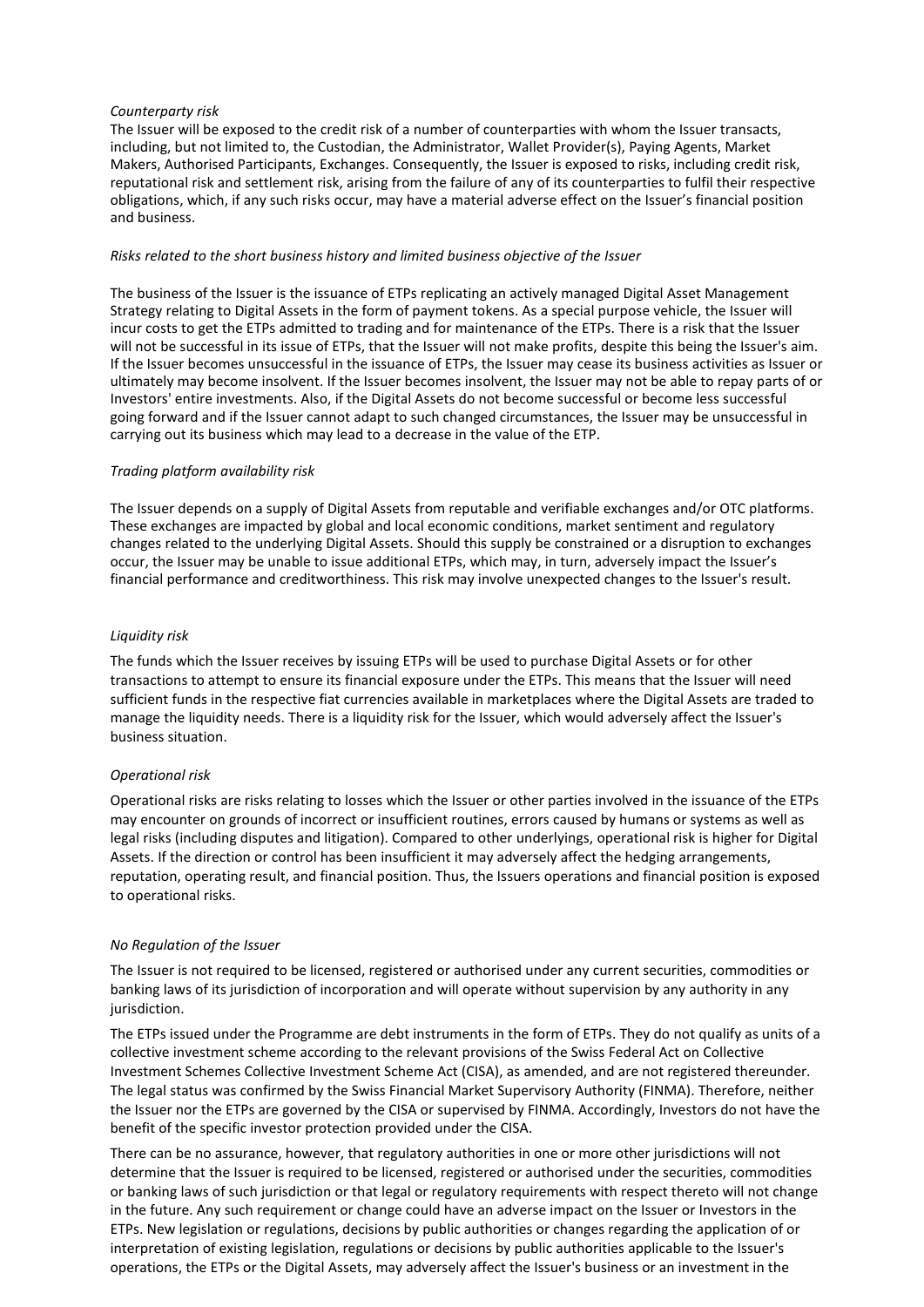#### ETPs.

#### *Regulatory risks*

Digital currencies, tokens and blockchain technologies involve relatively new technology which has been identified as possibly posing risks in relation to law enforcement and government regulation. The lack of consensus concerning the regulation of Digital Assets and how such currencies shall be handled tax wise causes uncertainty regarding their legal status. It is likely that governments worldwide, including Switzerland and member states of the European Economic Area, will continue to explore the benefits, risks, regulations, security and applications of digital currencies and blockchain technology. The introduction of new legislation or regulatory requirements or amendments to existing legislation or regulation, by governments, or the respective interpretation of the legal requirements in could have a material adverse effect on the Issuer, the ETPs, and the Underlyings.

## **C. Key information on the securities**

# *What are the main features of thesecurities?*

1 FiCAS Active Ethereum ETP (ETHB; ISIN CH1130276996) is a non-interest-bearing debt security issued in the form of uncertificated securities according to the Swiss Federal Intermediated Securities Act (FISA) and has no scheduled maturity date.

ETHB is Ethereum actively managed by the investment manager in accordance with the digital asset management strategy. The goal of the strategy is to outperform Ethereum by buying and selling Ethereum against the fiat currencies USD, EUR, and CHF with good market timing. The investment strategy is described in more detail on the issuer's website.

The aggregate number of ETHB units issued as of the date of this issue-specific summary is 100'000. Additional units of ETHB may be issued at any time. The securities carry an annual put option and a continuous creation and redemption mechanism for authorized participants. The securities are senior secured debt obligations of the issuer and are collateralized by the underlying basket components. The securities are considered transferable securities under MIFID II and do not carry any transferability restrictions.

## *Where will the securities be traded?*

The products are traded on: SIX Swiss Exchange. Additional MTF venues may be added from time to time without Issuer knowledge or consent.

## *What are the key risks that are specific to the securities?*

#### *Investment Risk*

.

Investors in the ETPs may lose the value of their entire investment or part of their investment in the ETPs. The ETPs issued under this Base Prospectus do not provide for any capital protection of any amount payable under the ETPs. Investment in the ETPs may involve a loss of the capital invested by virtue of the terms and conditions of the ETPs even where there is no default or insolvency of the Issuer. Investors in the ETPs bear the risk of an unfavorable development of the price of the relevant Underlyings and the risk of a theft or hacking of any Underlying serving as Collateral.

*Investment Management Risk*

## *Liquidity risk in the market of Digital Assets*

There is a risk that there is no obtainable liquidity in the market for the Digital Assets. In the event of the market being illiquid, the price determination will become very volatile and even more difficult to predict. This may in turn reduce the interest from investors which will adversely affect the demand, which is calculated to decrease the market value of the Digital Asset.

## *Risk associated with development of protocols*

The development of any of these digital currencies may be prevented or delayed, should disagreements between participants, developers and members of the network arise. Should a situation arise where it is not possible to